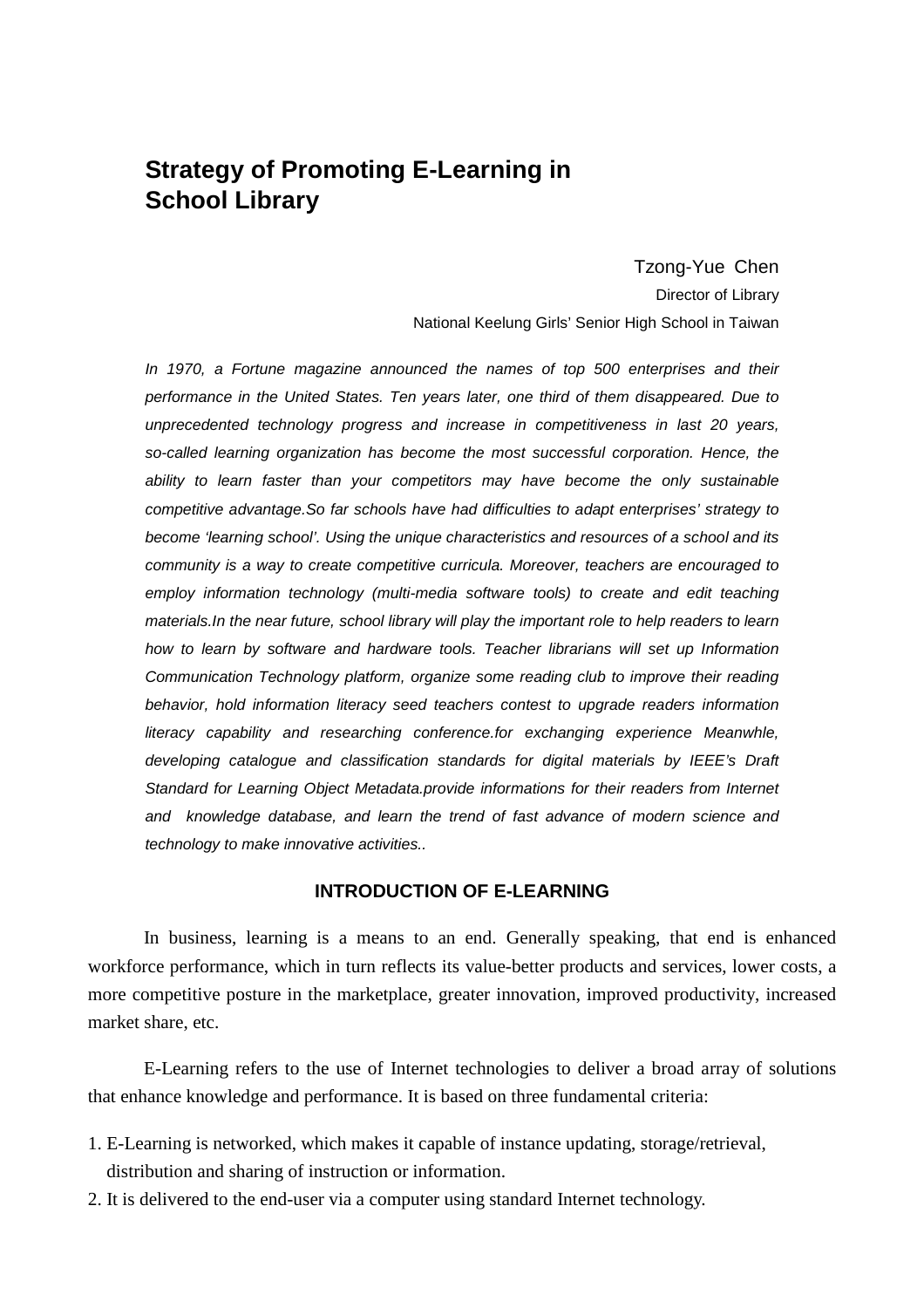3. It focuses on the broadest view of learning-learning solutions that go beyond the traditional paradigms of training.

| <b>Benefits of E-Learning</b> |
|-------------------------------|
|-------------------------------|

| <b>Benefits</b>               | <b>Description</b>                                          |  |  |  |
|-------------------------------|-------------------------------------------------------------|--|--|--|
| <b>E-Learning lowers cost</b> | It cuts travel expenses, reduces the time it takes to train |  |  |  |
|                               | people, and eliminate or significantly reduces the need     |  |  |  |
|                               | for a classroom/instructor infrastructure                   |  |  |  |
| E-Learning enhances           | E-Learning can reach an unlimited number of people          |  |  |  |
| business responsiveness       | virtually simultaneously. This can be critical when         |  |  |  |
|                               | business practices and capabilities have to change fast.    |  |  |  |
| Messages are consistent or    | Everyone gets the same content, presented in the same       |  |  |  |
| customized, dependenting on   | way.                                                        |  |  |  |
| need                          |                                                             |  |  |  |
| <b>Content is more timely</b> | Because it's Web-enabled, e-learning can be updated         |  |  |  |
| and dependable                | instantaneously, making the information more accurate       |  |  |  |
|                               | and useful for a longer period of time.                     |  |  |  |
| Learning is 24/7              | People can access e-learning anywhere and any time. It's    |  |  |  |
|                               | "just in time-any time" approach makes an                   |  |  |  |
|                               | organization's learning operations truly global.            |  |  |  |
| No user "ramp-up"             | With so many millions of people already on the Web and      |  |  |  |
| time                          | comfortable with browser technology, learning to access     |  |  |  |
|                               | e-learning is quickly becoming a non-issue.                 |  |  |  |
| <b>Universality</b>           | E-Learning is Web-enabled and takes advantage of the        |  |  |  |
|                               | universal Internet protopcols and browsers. Concern over    |  |  |  |
|                               | differences in platform and operating systems is rapidly    |  |  |  |
|                               | fading. Everyone on the Web can receive virtually the       |  |  |  |
|                               | same material in virtually the same way.                    |  |  |  |
| <b>Builds community</b>       | The Web enables people to build enduring communities        |  |  |  |
|                               | of practice where they can come together to share           |  |  |  |
|                               | knowledge and insight long after a training program         |  |  |  |
|                               | ends.                                                       |  |  |  |
| <b>Scalability</b>            | E-Learning solutions are highly scalable. Program can       |  |  |  |
|                               | move from 10 participants to 100 or even 100,000            |  |  |  |
|                               | participants with little effort or incremental cost.        |  |  |  |
| Leverage the corporate        | Executive are increasingly looking for ways to leverage     |  |  |  |
| investment in the Web         | their hugh investment in corporate intranets.               |  |  |  |
| Provides an increasingly      | Although not internally focused, a business e-commerce      |  |  |  |
| valuable customer service     | effort can be enhanced through the effective and            |  |  |  |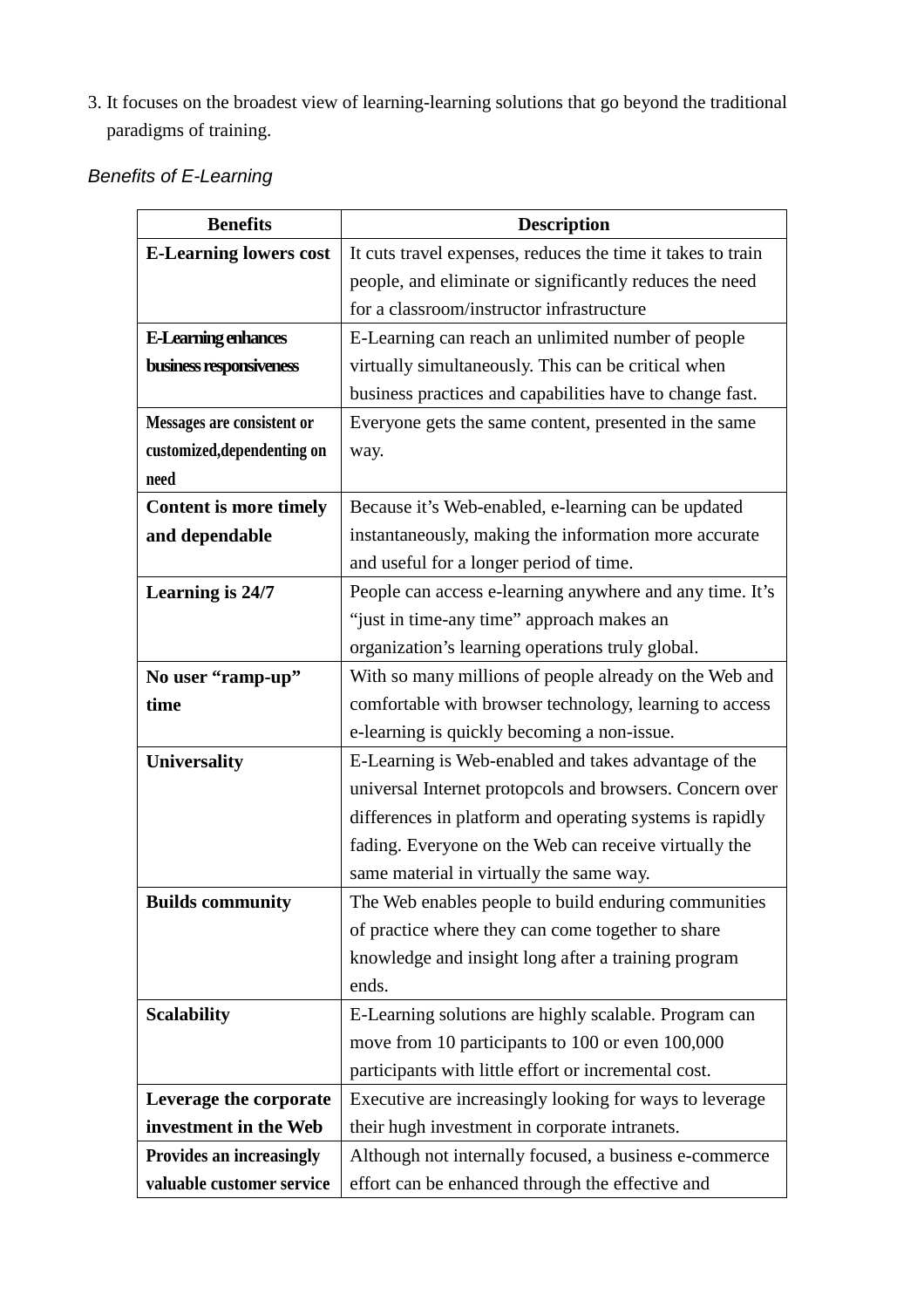| engaging use of e-learning that helps customers derive |
|--------------------------------------------------------|
| increased benefit from the site.                       |

### **INTRODUCTION OF CYBER LEARNING SCHOOL**

Cyber Learning School is an environment that includes hardware, software and pedagogy. It adds two new dimensions of mobility and situated learning to the traditional schooling concept, particularly when it utilizes information and communication technologies associated with distance learning.

There is a three-layer of architecture in setting up and running a Cyber Learning School:

- 1. Hardware setup, where computer hardware and networking devices are put together to create system infrastructure.
- 2. Software setup, where e-learning system is installed by using appropriate software tools like HABOOK and WebCT
- 3 Course setup, where online courses are designed and teachers and students undertake teaching and learning activities facilitated by e-learning system.

Cyber Learning School includes three elements: Cyber Learning Classroom, Cyber Teacher Desk, and Cyber Student Desk.

### Cyber Learning Classroom

The Cyber Learning Classroom has many distinct advantages over the computer rooms that typical traditional schools generally have. Traditional schools generally have one computer room where teachers can take their students for some computer related activities. Such computer rooms remain fixed and therefore cannot be used for situated learning. They require students and teachers to move to separate room hence leaving all resources that are in the classroom, such as reference books,demonstration material, and other teaching aids. Basically, traditional computer rooms separate reality from virtual, whereas Cyber Learning Classrooms merge them together.

 Cyber Learning Classroom are constructed under Cyber Learning School. Teachers can provide different courses in different Cyber Learning Classrooms. The resources of these courses can be digitalized and stored in the Cyber Learning School. In the Cyber Learning Classroom, teachers can manage various activities such as student interaction, teaching resources, assignments, students' tests, and students' results. On the other hand, students can interact in online synchronous or asynchronous teaching, have online synchronous or asynchronous discussion with classmates, submit their aasignment, take online tests, and emgage in other learning activities.

#### Cyber Teacher Desk

Cyber Teacher Desk is generally constructed of a Tablet PC or notebook computer, combined with the ability of wireless network connection and web camera.. With the help of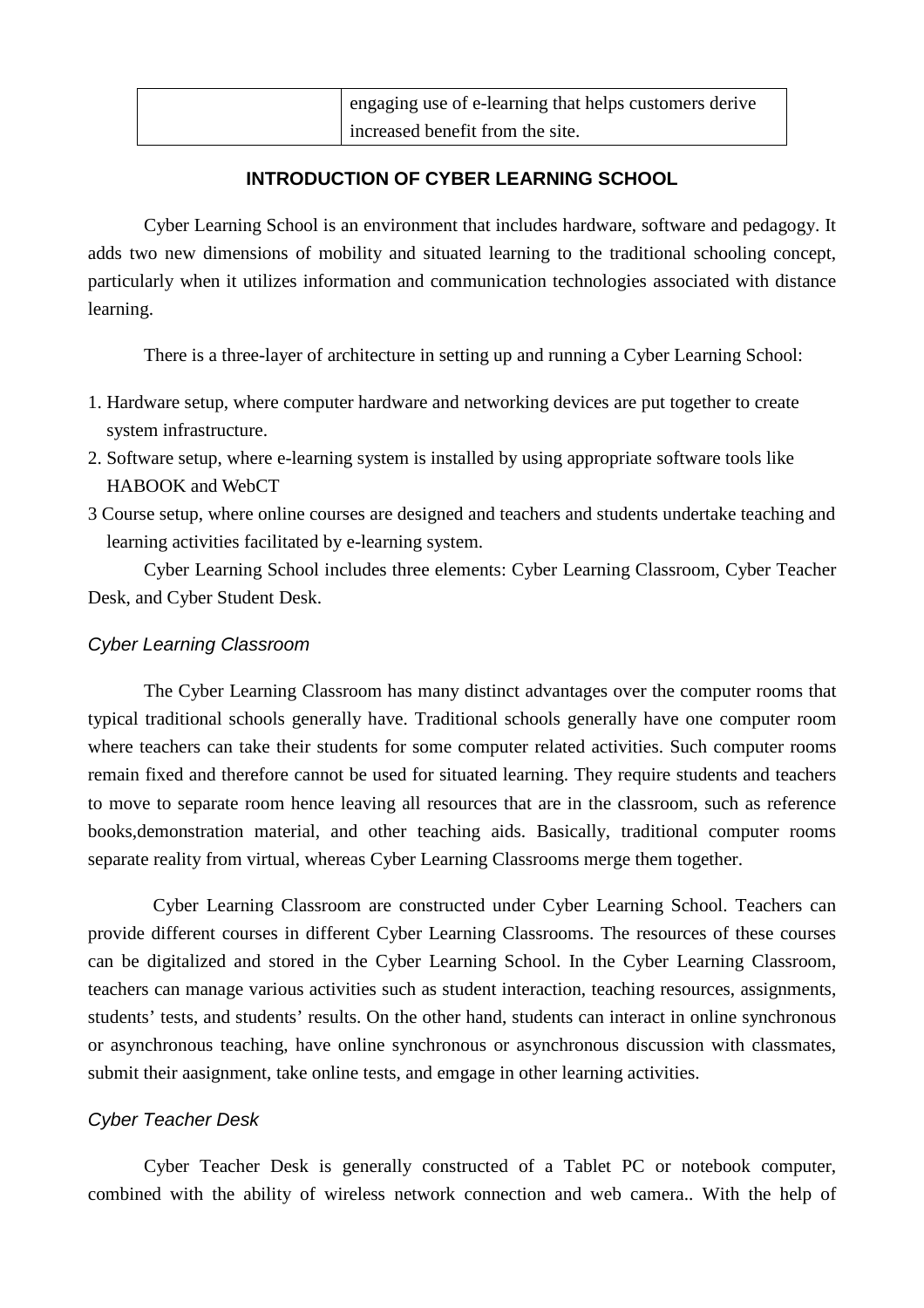teaching aid software, it also contains writing ability similar to that of a whiteboard, the function of immediate telecast, and of video recording. Besides, It provides teachers with no time and space restrictions, and also enriches teaching quality.

### Cyber Student Desk

The construction of the Cyber Student Desk is similar to the Cyber Teacher Desk. It can be constructed using a Tablet PC or a notebook computer. Besides, it includes the ability of wireless internet, web camera, and the learning aid software that includes functions such as electronic notes making, dictionary, and calculator.



Figure1: Cyber Learning Classroom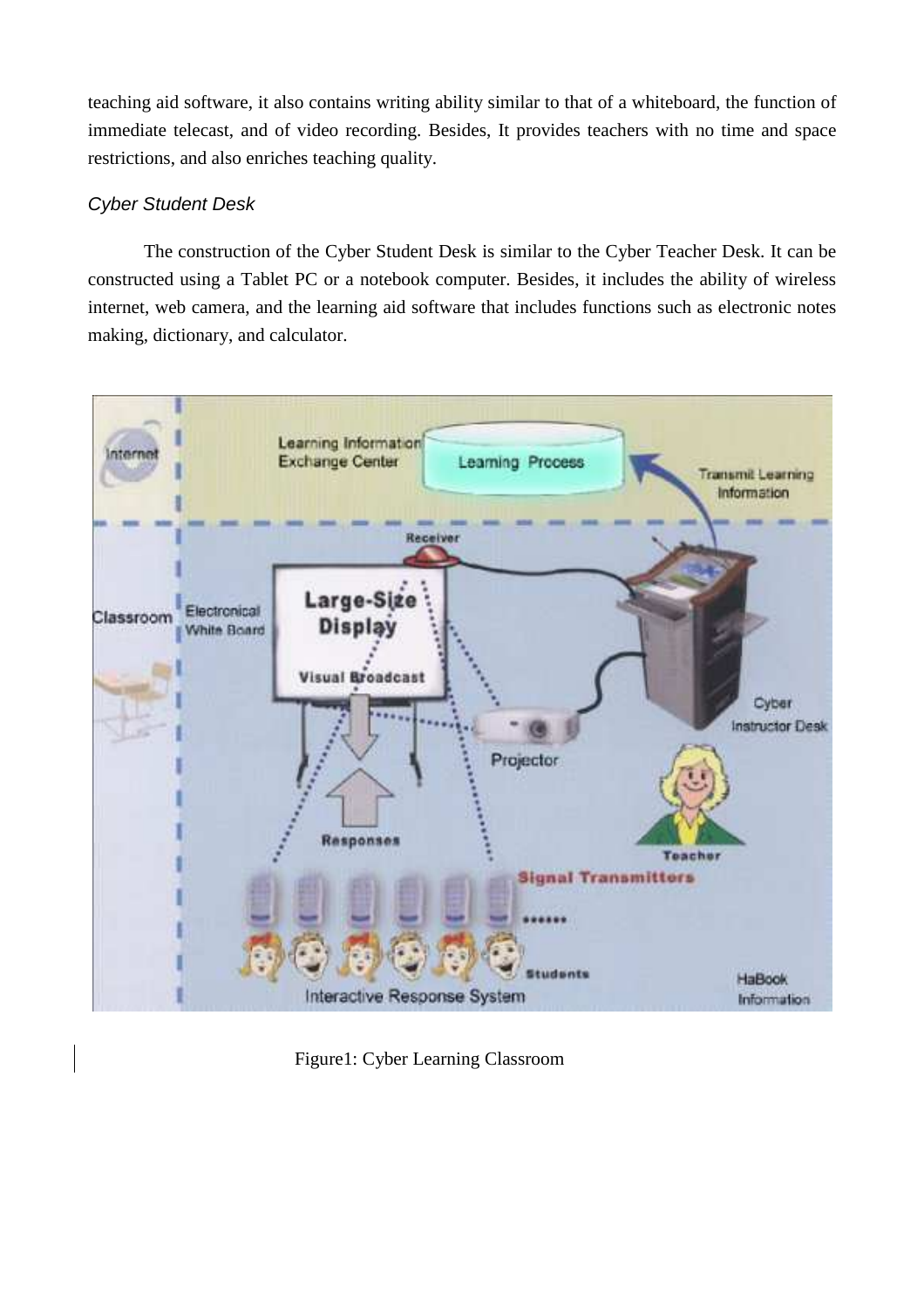## **THE PROCEDURE OF PROMOTING PHILOSOPHY OF E-LEARNING**

### 1 Setting up Information Communication Technology (ICT) platform:

 We set up Fiber Distributed Data Interface(FDDI) as campus network backbone architecture, and most system servers are established by Linux system. The Figure as follows:



Figure2: campus network architecture

In Keelung area, there are over hundred schools connect to Keelung Academic Network Center(KANC) by FDDI network structure. From KANC connect to Taiwan Academic Network(TANET) by T3. We also set up Wireless Lan in campus, meanwhile, we install DNS, Web Server, E-Mail Server, FTP Server by Linux operating system, and set up Video on Demand Server by Window 2003 Server. As for IP address, we apply for two C class from TANET, it offers 512 fixed IP address.

### 2. Setting up Learning Management System(LMS) by HABOOK E-Learning system:

A learning management system simplifies the process of administering education and training. LMS help create and offer courses and curricula. They reside at the top of the offer column of our tools framework. We integrate software and hardware to promote teaching and learning, as well as building internet solution. By our highly efficient products, the teaching environment is more convenient, and the teaching session is more lively. In this way, there exists a highly interactive relationship between the instructor and the students. Through the aid of internet, the goal of computerized control and intercommunication system can therefore be achieved. These products are such as EZLearning, EduClick, EZTest, EZTeaching...etc.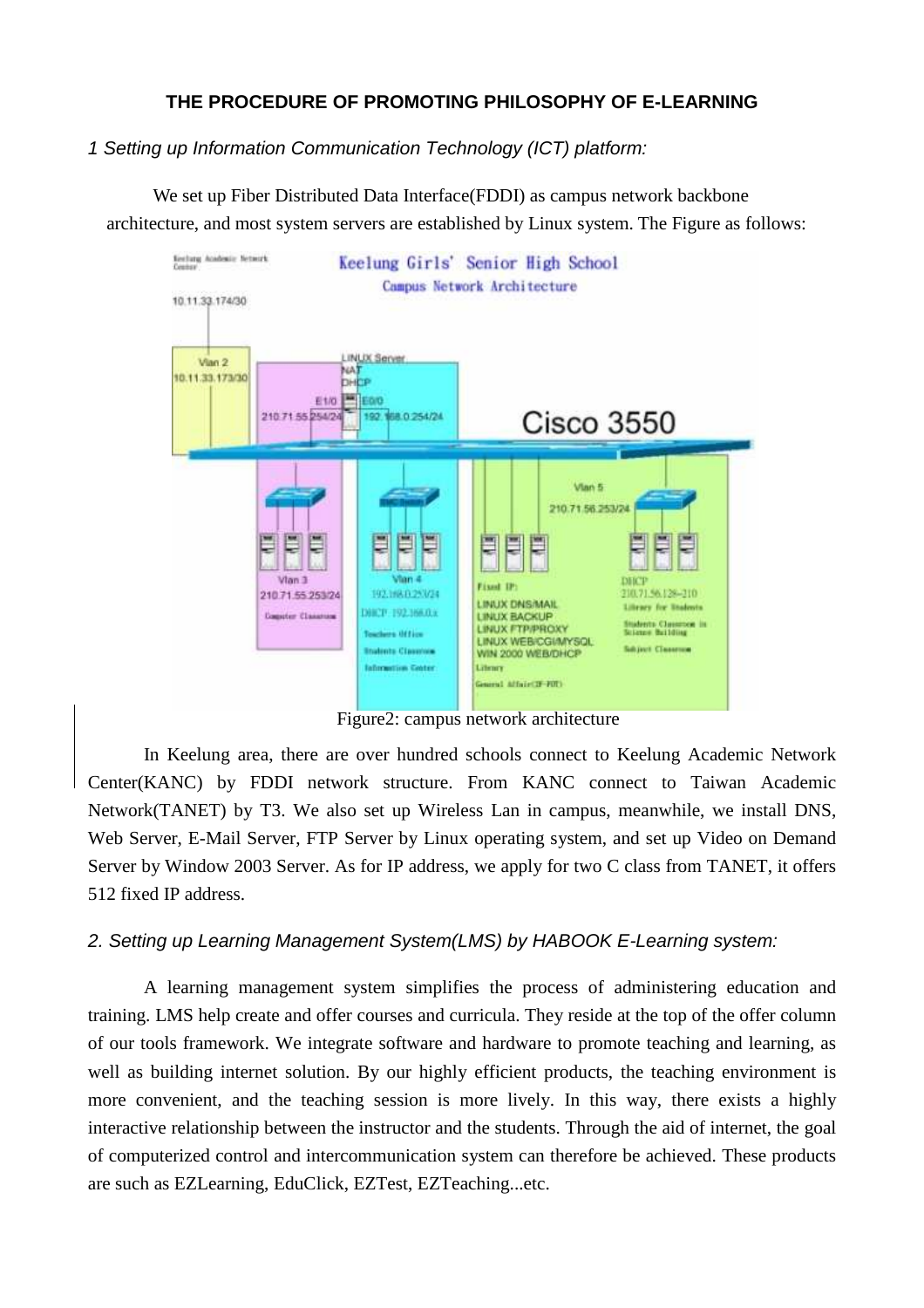

Figure 3: School EZLearning

What is EZLearning. EZLearning is a platform built to help teachers better manage materials, resources and learning results, with this platform students can learn and obtain knowledge through internet activities.

EZLearning is an Internet learning information-integrated center. It's like an e-learning system at school, it is also a platform that supports learning material, manage resources and learning results. With the help of this platform, students can learn and obtain knowledge through internet activities. Not only that the platform supports learning with needed online services, but also combines learning information from internet with classroom work, to help create an e-school learning environment. This platform enables students to continue learning from home, on their own or with their parents. This endows better interaction between teachers, parents and students.

What is EZClick.EZClick  $-$  a highly interactive remote instructional system, undoubtedly fits in with the technological learning in classroom environment. EZClick is a combination of software and wireless remote controls used to improve classroom interaction.

The remote controls must be handed out to each student. With the features of EZClick system, instructors can use the software to design media-rich multiple-choice questions. Instructors can create questions ahead of time or they can ask spontaneous questions at any time during the class.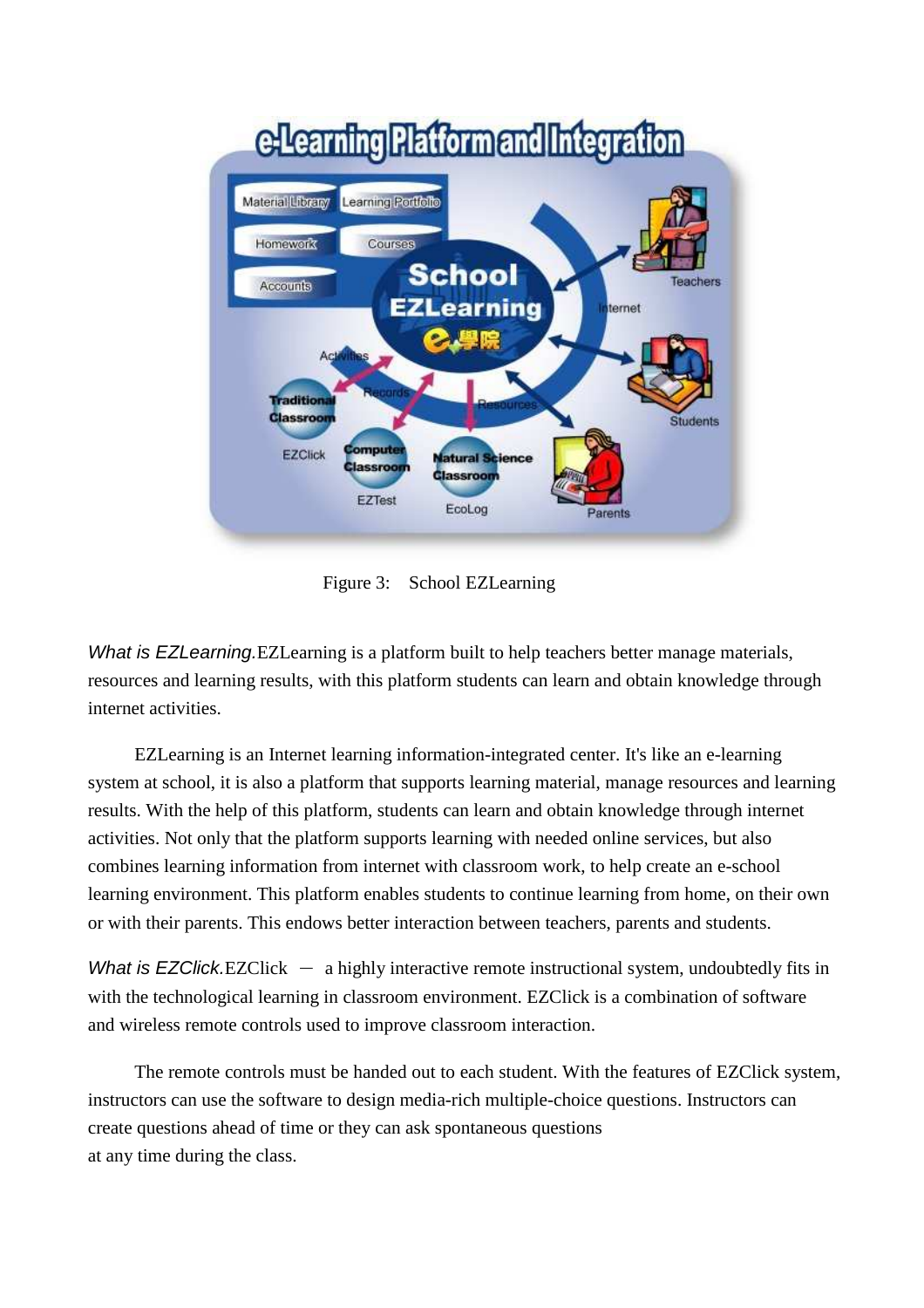During the course lecturing, instructor can pose a question to students, along with a set of answer options, all of which is projected on to a large screen. Students response by pressing the corresponding button on the assigned remote controls. Everyone signal from the remote control will hit the infrared receiver to log answer into instructor computer. These answers are instantaneously graded, tallied and analyzed by the system. The results are graphically available to the instructors and students. This function frees instructors from grading papers and compiling statistic.

EZClick is a set of in-class technological tool that promotes students' interests and attentiveness in learning activities. It also meets the rising demand for technology in teaching and learning. Therefore, why not let EZClick play a key role in helping students boost their confidence and learning performances !

What is EZTest. EZTest Highly Interactive Instructional System for Computer Classroom is a system designed for computer classroom, it not only makes learning more exciting but also supports teachers with their exam grading workload.

EZTest Highly Interactive Instructional System for Computer Classroom only needs to be combined with the broadcasting system in order to work. It does not need other hardware and only needs to be installed in the teacher's computer along with internet access. The students can easily complete exams, analyze test results and helps teacher combine final grades, reach the goal of EZ Test and EZ Management : Evaluation, Result analysis, Interactive learning all through EZTest.

# 3.Encouraging greater involvement of book-reading clubs among teaching faculty, administrative staff, students and parents:

It is generally agreed that an uplifting spiritual life of each individual contributes to a more harmonious society. Also, a smooth-running society is a generator that powers the huge machine of society. A resilient mind capable of any internal improvement begin with the willingness of an individual to remove as much as possible the weed of selfishness from his mind. This way, there can be hope for a society teeming with sympathy and compassion. Among the chief cost-efficient results are: individuals are encouraged to invest more time in reading books with a purpose or books that are inspiring. Individuals are also observed to get more involved in experience sharing or discussions of various kinds, to broaden their world of knowledge and to get to know each other better. Starting from year 2000, the central government set the policy of " one class, one book-reading club". Annually, one or sometimes more than one training camp of book-reading club leaders is organized by the school library. A good-quality books exhibition is also on the agenda of the school anniversary. The school principal also takes the leading role in the participation in the book-reading club's activities and the by-product of a better coordination among the administrative is often the result. The Taichung based office of the Ministry of Education also requested National Tainan Girls' Senior High School to hold network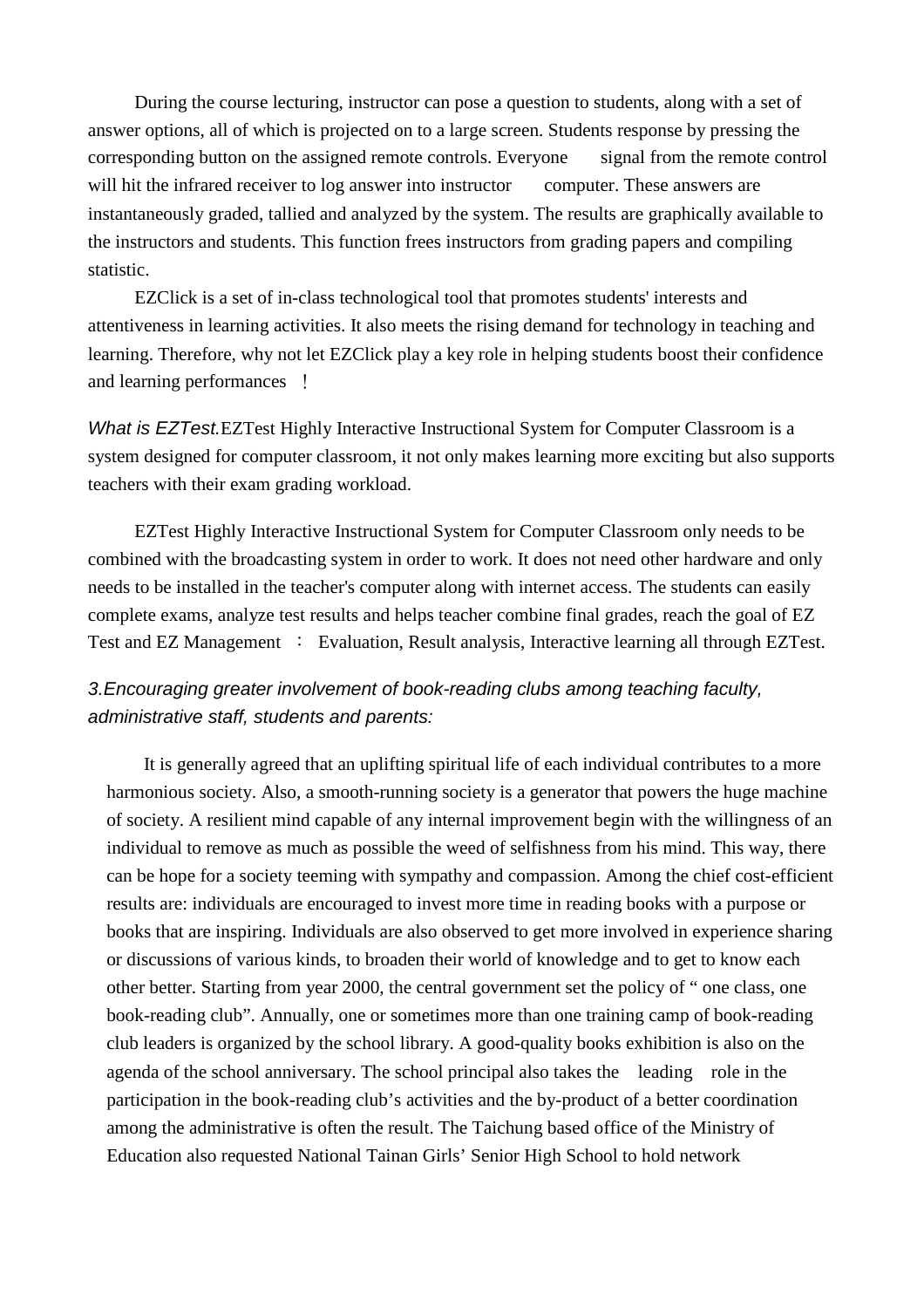book-reading club for all senior high school in Taiwan. In Keelung, we have promote this business for 3 years and attend this club's students increases with rate of 30% every year.

### 4.Training seed teachers to promote and popularize Multi-Media Information literacy:

In Keelung area, there were eight library directors of senior high schools and vocational schools to propose one Keelung area characteristic project for Education Minister and got the fund US\$200,000 for last two years, so we invited instructors to train seed teachers how to operate multi media tools, PowerPoint、MovieMaker、Anicam、Producer、PhotoImpact、 FLASH • FrontPage etc, to create teaching materials. We prepared five days traing courses twice per year for two years.

 Meanwhile, we ask seed teachers to establish and maintain teaching materials in campus web page. We also hold Keelung area Web's Fair contest to invite teachers and students to attend it and offer prize for the masterpiece.

# 5. Holding regular contests in web page design  $\cdot$  book reading report and evaluation of reading club performance:

The purposes of holding contests before school's anniversary are evaluation of promoting activities' performance. We also encourage outstanding students to attend contests sponsored by outside of school. In 2004, one team of students obtained the second place of national web page design contest. At least one student gets award from attending national book-reading report contest every year. We offered reward for counselor and students who get the award from attending contest, it makes them more confidence and good for promoting information literacy and book-reading.

#### 6.Issuing E-newsletters:

Our school has accumulated two years' experience of issuing e-newsletters. It is our hope that a better—quality, more versatile community e-newsletter will emerge if and when all 13 local academic and vocational senior high schools can work together toward the goal. There sure will be lots of benefits involved, less manpower and greater mutual exchanges among others. More important, it can serve as a platform on which creative issues of special interest can be discussed and the exchange and marketing of issue researches can be made known and made possible. The baffling problem is that an advisory team which is in charge of all academic and vocational senior high schools nationwide already has its own e-newsletter. Insufficient funding has also cornered and stopped the future publication of our e-newsletters. For the time being, all creative-thinking issues and issue-related researches are channeled into the e-newsletters constructed by the aforementioned advisory team. Nevertheless, we are still in firm belief that from a long-term viewpoint, a community-level localized e-newsletter is what is needed to serve as a tool that helps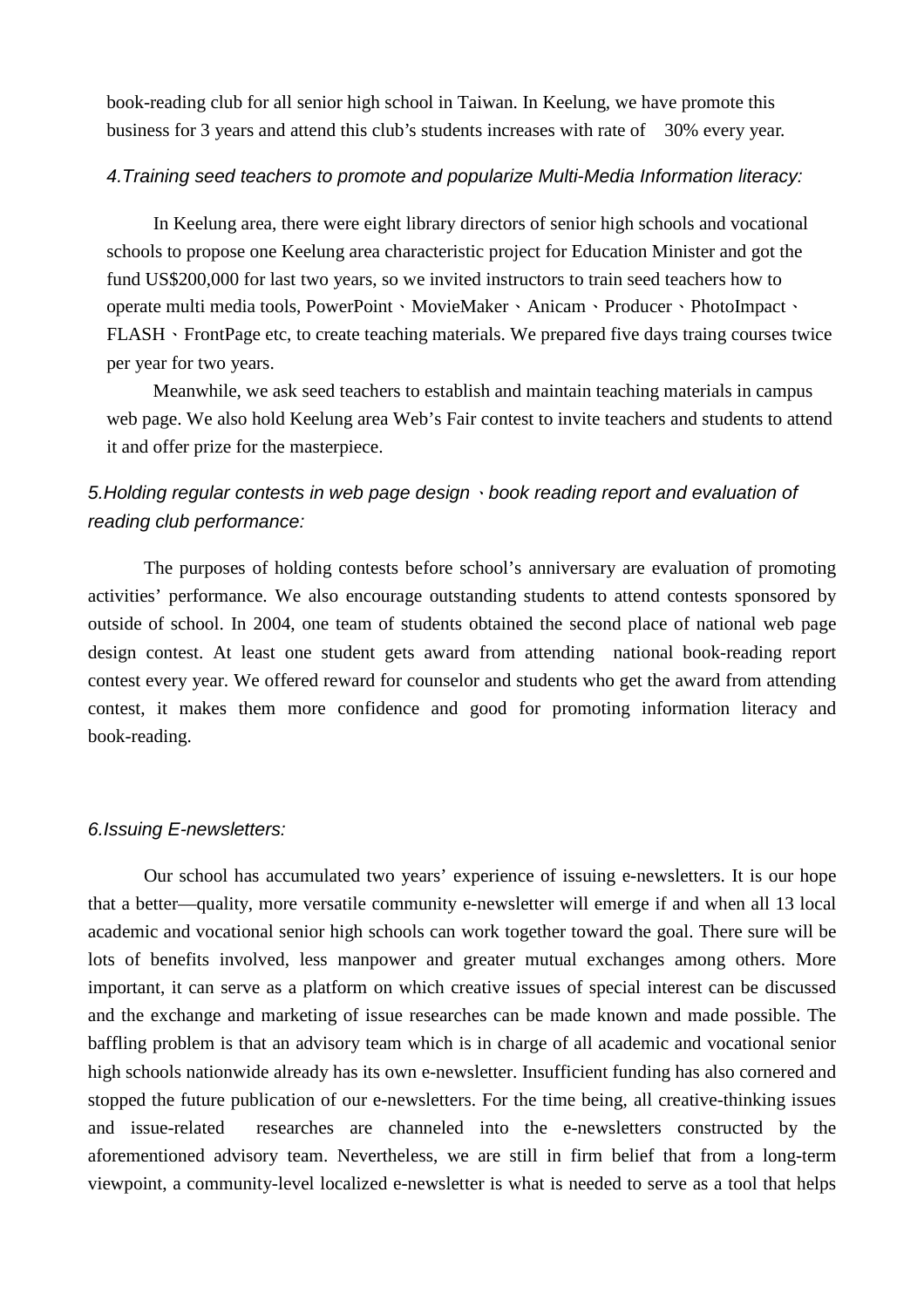boost the idea of marketing creative learning exchanges, provide an incentive to construct a life-learning environment and improve local citizens' capability to confront and handle problems.

### 7.Creating Synchronous and Asynchronous Courses:

If we continually get the fund from Education Minister, we will create the synchronous and asynchronous Courses as follows:

- I、Asynchrous Courses:
	- $A \cdot$  Create the following multi-media tutor and training guide in web site:
		- (1)PowerPoint presentation tool
		- (2)PhotoImpact image processing tool
		- (3)PDF document creating, as Acrobat Reader
		- (4)FrontPage homepage creating tool
		- (5)Namo Web Editor homepage design tool
		- (6)Flash animator tool
		- (7)Captivate tool
		- (8)Producer tool
		- (9)VideoStudio multi-media tool
		- (10)Anicam screen recorder tool
		- (11)CDex convert CD format to WAV or MP3 format
		- (12)GoldWave audio editting
	- B、To invite instructors to explain how to create teaching materials by above multi-media tools.
- II、Synchrous Courses:

Holding the following courses four times per year:

Trainee will learn above asynchrous courses before taking the following courses.

| no             | Subject name                          | Hours | memo |
|----------------|---------------------------------------|-------|------|
| $\mathbf{1}$   | PhotoImpactimage processing workshop  | 3 hrs |      |
| 2              | FrontPage homepage workshop           | 4 hrs |      |
| 3              | Namo Web Editor web page designing    | 3 hrs |      |
|                | workshop                              |       |      |
| 4              | Flash animayor workshop               | 7 hrs |      |
| 5 <sup>5</sup> | Captivate workshop                    | 4 hrs |      |
| 6              | workshop<br>Producer                  | 3 hrs |      |
| $\tau$         | VideoStudio multi-media tool workshop | 4 hrs |      |
| 8              | Anicamscreen recorder workshop        | 1 hrs |      |
| 9              | Moodle e-learning tool workshop       | 6 hrs |      |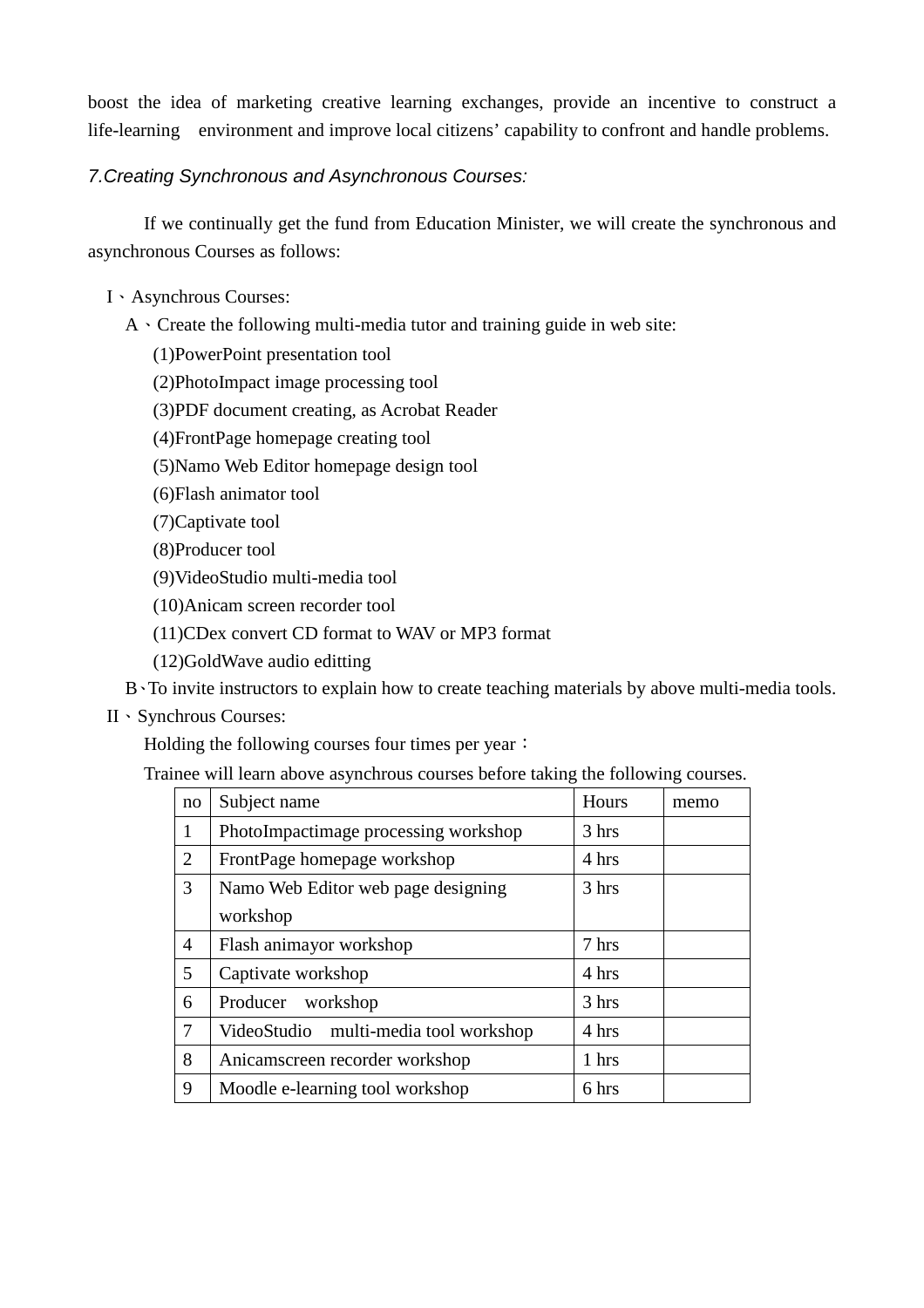### **OBSTACLES TO BE CONQUERED AND RECOMMENDATIONS**

In Taiwan, all the senior highschools and vocation high schools meet some obstacles in promoting creative learning exchange. So far, we have 3 obstacles to be conquered.

### 1. Lack of qualified and certified teachers:

Courses on systematic thinking process opened and going on at certain colleges and universities are mostly at their initial trial stage. Furthermore, as a result of an acute lack of qualified and certified teachers, the systematic thinking process did not extensively applied to the learning process off other disciplines of science.

### 2. Lack of pedagogical approaches:

Due to an obvious shortage of capable teachers, translated materials that are sufficiently professional and suit the need of the students here are too few in variety and too small in quantity.

### 3. Money problems:

The project is still in its initial, groping-its-way-along phase, with no agency or bureau of any appropriate authority serving as its supervisor, it suffered from a tight budget, which in turn had its grave impact upon the matters of policymaking or performance evaluating. The limited financial resources available usually came as a response to a separate, specific case of research project. Often, and sad to say, we had to rely on the meager appropriation from the school yearly budget.

To confront and conquer the barriers mentioned above, we have come up with the following recommendation:

# 1. Creative thinking process be incorporated into the design and development of school curricula.

Extracurricular clubs with creative thinking process as their core ideas can be started, their performance and results evaluated before finally being integrated into the whole school curriculum.

### 2. Institutes be created at local and national levels.

Such institutes, with promotion of creative thinking process as one of its vital roles, are supposed to hold seminars on a regular basis, to carry out promotion programs and thereby evaluate their performance, to construct web pages and issue e-newsletters, and to hold contests and publish journals.

### 3. A sufficient amount of funding be provided.

To get the necessary funding, the school in charge has to tender: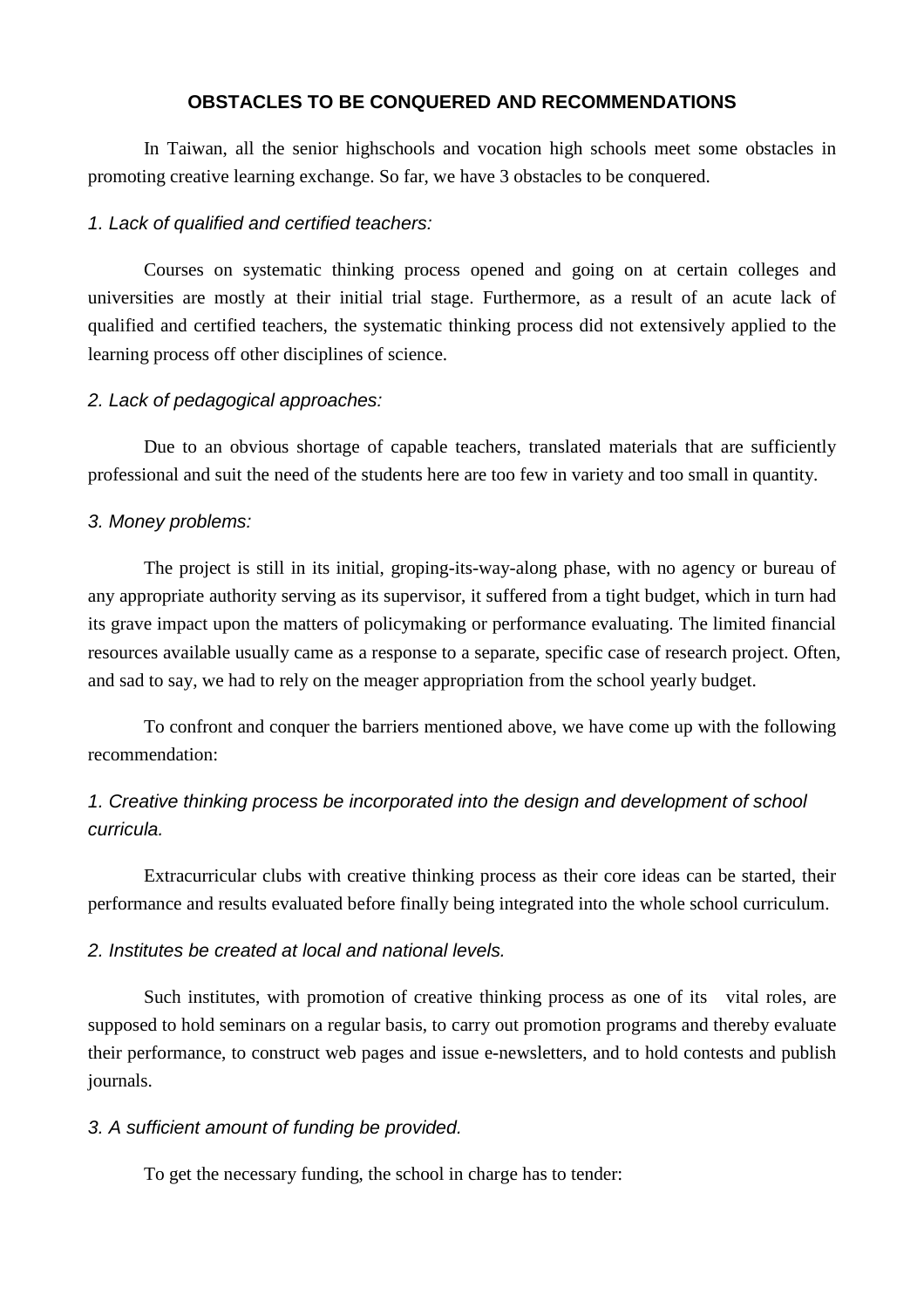- (1) Short-term plans regarding seminars on creative-thinking process and workshops of seed-teachers training programs,
- (2) Mid-term plans concerning class-teaching demonstrations and related contests,
- (3) Long-term plans with focuses on a better pool of teachers, a more definite outline of curricula and a more extensive application in colleges and universities as a selective or required course.

### **CONCLUSION**

The eventual success will be laid on the groundwork of selfless cooperation on the part of the administrative staff, the teaching faculty, the student body and the students' parents. To make the whole project possible, any and every possible situation has to be taken into account and incentives big and small have to be created. It is something that requires contribution made not only by individuals but also by all involved. The central idea of teaching students to learn how to learn and creative thinking approaches should always be the consistent goal because it is this ultimate capability that arms them in the face of problems and helps with the problem-solving.

It is estimated that a full 25% of an individual's resources is dedicated to learning in preparation for the challenges in life in a changing world. Such a huge stake of one's resources is absolutely an important and worthwhile investment rather than a meaningless and purposeless waste.

### **References**

**Integrated E-learning---Implications for Pedagogy, Technology and Organization** / Wim Jochems, Jeroen van Merrienboer and Rob Koper / RoutledgeFalmer **e-Learning---STRATEGIES FOR DELIVERING KNOWLEDGE IN THE DIGITAL AGE** / MARC J. ROSENBERG / McGraw-Hill **E-Learning Tools and Technologies** / William Horton, Katherine Horton / WILEY **THE ASTD E-LEARNING HANDBOOK---BEST PRACTICES, STRATEGIES, AND CASE STUDIES FOR AN EMERGING FIELD** / ALLISON ROSSETT / McGraw-Hill **The Web-Site: www.habook.com.tw/english Cyber Schooling Framework: Improving Mobility and Situated Learning /** Nian-Shing Chen, Kinshuk, Yi-Hung Wang **http://native.jfvs.tpc.edu.tw / The web site of Keelung Region Characteristic Project**